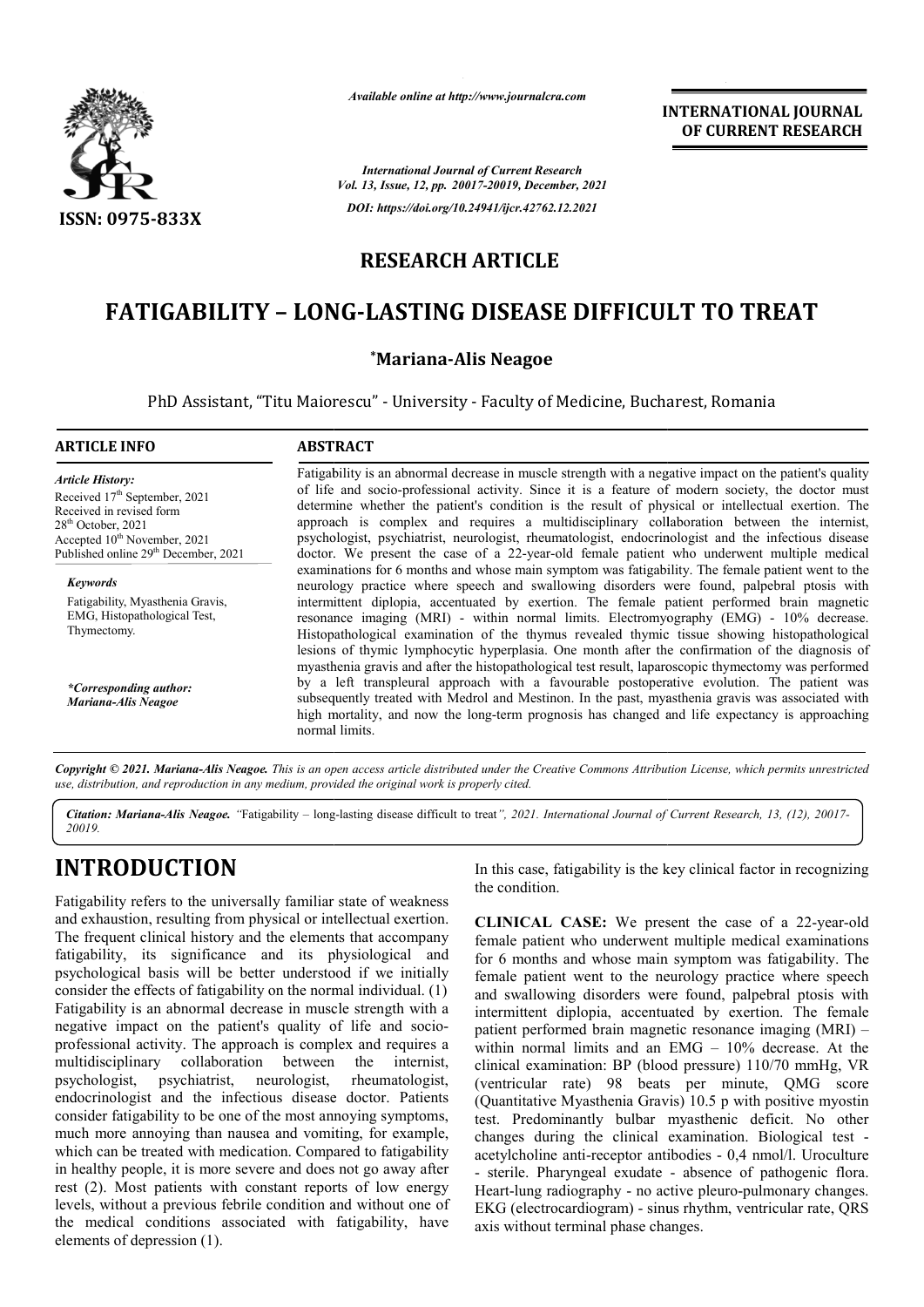Thyroid ultrasound - RL (right lobe) 40/14/14 mm, LL (left lobe) 36/13/13 mm, bosselated thyroid contour inhomogeneous echotexture in ranges, possibly hypoechoic micronodules in both lobes, diffuse and unevenly increased vascularization in bilateral parenchyma. Isolated bilateral laterocervicalmicroadenopathies. CT (computed tomography) scan of the mediastinum - residual thymus. Endocrinology consultation - chronic autoimmune thyroiditis. Histopathological examination of the thymus reveals thymic tissue showing histopathological lesions of thymic lymphoid hyperplasia. One month after the confirmation of the diagnosis of myasthenia gravis and after the histopathological test result, laparoscopic thymectomy was performed by a left transpleural approach. The postoperative evolution was favourable. Genetic consultation - the patient was informed that myasthenia gravis is an autoimmune condition for which it is currently not possible to perform genetic diagnosis or specific prenatal testing. The risk of transmitting the disease is also higher than in the general population. The risk of transient myasthenia gravis in the newborn or arthrogryposis (secondary to transplacental transmission of anti-acetylcholine antibodies) is worth mentioning. Following the hygiene-diet plan and the medicines recommendations (Medrol, Mestinon), after about 11 years, the patient is in a favourable clinical condition, complaining only of paraesthesia in the antero-median areas of the forearm and left arm. EMG conclusions - pathological decrease in ulnar nerve stimulation, without pathological increase. There are no electrophysiological abnormalities in the upper limbs observed during the driving study or the EMG examination with needle (paraesthesia on the antero-median face of the left hand and inconsistently on the antero-median face of the left forearm, most likely due to a radicular condition in C8.)

# **DISCUSSION**

Initially, the doctor's task is to determine if the patient is suffering from the usual effects of physical or mental exhaustion (1). A diagnosis error would be to attribute fatigability to overwork, when in fact it is a manifestation of an infectious medical, endocrinological, neurological, psychiatric condition. Myasthenia gravis is an autoimmune disease that consists of fatigability that sets in easily caused by cellmediated destruction and by antibodies to acetylcholine receptors. The disease is more common in young women and older men but may occur at any age (3). Fatigability is a key clinical factor in recognizing the condition. The symptoms worsen in the second part of the day or after physical exertion. During the neurological examination it can be noticed by asking the patient to perform certain exercises, such as looking up repeatedly or performing arm raises or knee bends. During an objective examination, the deep tendon reflexes are always normal and there is no sensitivity disorder (4). Which clinical features of neuromuscular junction disease can be elicited by history?. Fatigability is the hallmark of diseases affecting the neuromuscular junction, such as myasthenia gravis. Because strength improves with rest, fatigability does not usually manifest as steadily progressive decline in function; rather, it presents as waxing and waning weakness. When the muscles fatigue, the patient must rest, leading to recovery of strength, which permits further use of the muscles, causing fatigue, which necessitates rest and recovery again. This cycle of worsening with use and recovery with rest produces a variability or fluctuation in strength that is highly characteristic of neuromuscular junction diseases. (5)



**Figure 1. EMG**

#### **Core features**

- Muscle fatigability. Muscle weakness is worse following exertion and overheating and better after rest and cooling.
- Extraocular muscle (EOM) weakness. Asymmetric and variable ptosis and diplopia are the most common symptoms. The EOMs are involved in 90% of patients with myasthenia gravis, and are the only muscles involved in 15% of patients ("ocular myasthenia gravis).
- Acetylcholine receptor antibodies (AChR Abs) in serum. Present in 80% to 90% of patients with generalized myasthenia gravis and 60% of patients with ocular myasthenia gravis. AChR-seronegative cases should be tested for muscle-specific kinase (MuSK) autoantibodies and anti-low-density lipoprotein receptor-related protein (LRP4) autoantibodies. Some cases remain "triple seronegative."
- On electrodiagnostic studies, the width of the compound muscle action potentials (CMAPs) waveform decreases by 10% to 15% with repetitive nerve stimulation.
- Single-fiberelectromicrography (EMG) shows increased "jitter." Single-fiber EMG is a technically difficult test but can be diagnostically helpful in mild or purely ocular cases.  $(6)$

#### **Patients with myasthenia gravis can be classified according to the Osserman criteria:**

- Group 1: ocular, 15% to 20%
- Group 2A: mild generalized, 20%
- Group 2B: moderately severe generalized, 20%
- Group 3: acute fulminating, 11%
- Group 4: late severe,  $9\%$  (7)

Most patients with myasthenia gravis present to the emergency department with an exacerbation of the disease or medication complications. On rare occasions, the patient presents with the disease as yet undiagnosed (8). Unrecognized, unexpected deaths and prolonged hospitalizations occur. Since The serological investigation of these antibodies takes days and may not be conclusive and therefore the assessment at the emergency department relies on the recognition of signs and symptoms of myasthenia gravis (8)